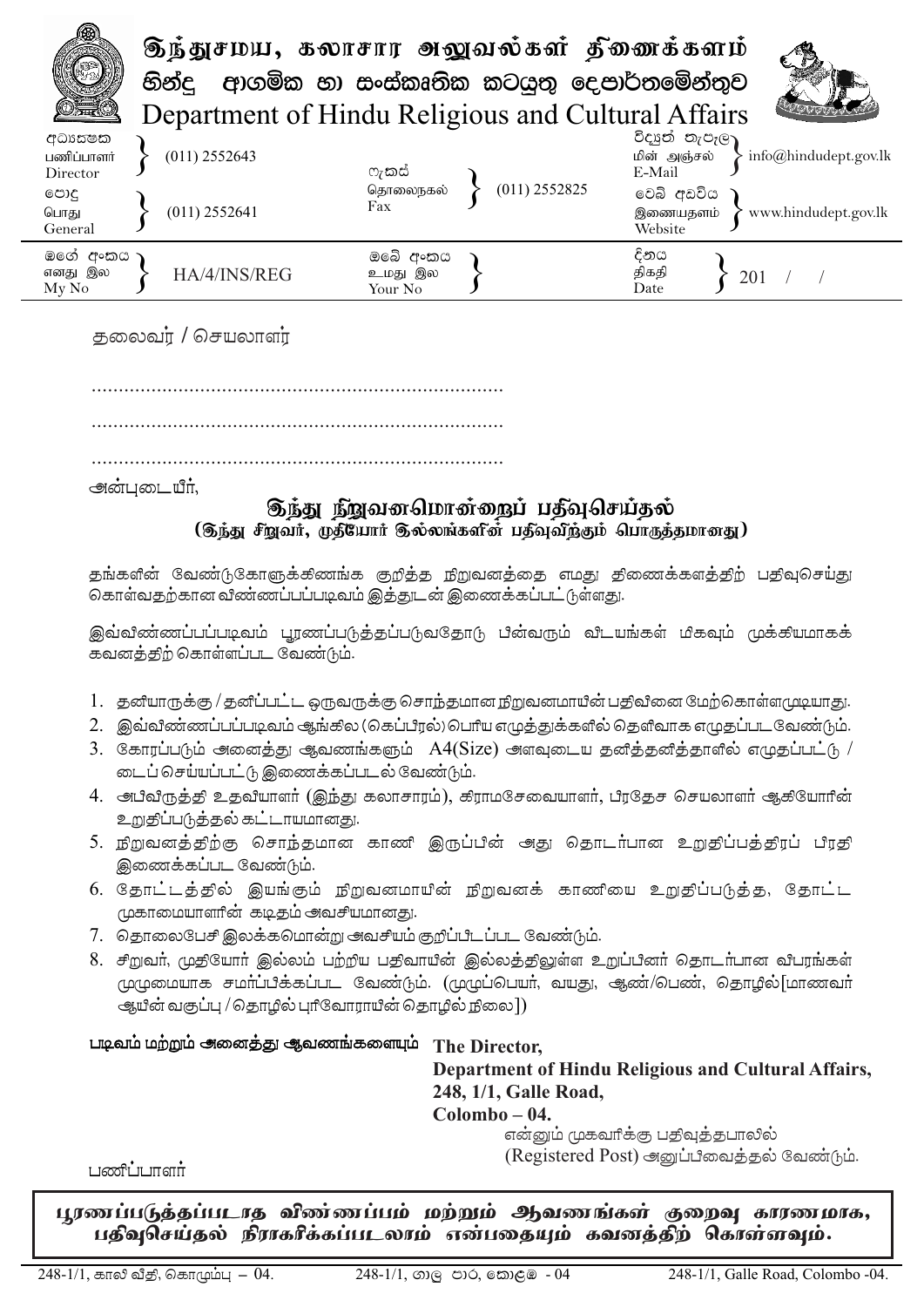

டுந்துசமய, கலாசார அலுவல்கள் திணைக்களம் ආගමික හා සංස්කෘතික කටයුතු දෙපාර්තමේන්තුව නින්ද Department of Hindu Religious and Cultural Affairs



திந்து நிறுவனத்தினைப் பதிவு செய்வதந்கான விண்ணப்பப்படிவம் Application for Registration of a Hindu Institution

இப்படிவத்துடன் முழுமையான ஆவணங்கள் இணைக்கப்படாதவீடத்து தங்களது கோரிக்கை நிராகரிக்கப்படும். මෙම අයඳුම්පත සමඟ සම්පුර්ණ ලියවිලි ඉදිරිපත් කර නොමැතිනම් ඉල්ලම්පත පුතික්ෂේප කරනු ලැබේ. This application will be rejected if the required documents are not attached.

இப்படிவம் (I) கணணிப்படுத்துவதற்கு இலகுவாக இவ்விண்ணப்பப்படிவம் ஆங்கில (கெப்பிரல்) பெரிய எழுத்துக்களில் மட்டுமே நிரப்பப்படவேண்டும். இலவசமாக පරිගණග ගත කිරීම සඳහා මෙම ආකෘති පතුය ඉංගීසි ලොකු අකුරින් (කැපිටල්) පමණක් පිරවිය යුතුය. வழங்கப்பட்டது<br>මෙම ආකෘති This form **must** be filled only in English CAPITAL Letters for computerization. පතුය නොමිලේ (II) இந்துப் பொதுமக்களால் பரிபாலனம் செய்யப்படும் நிறுவனங்கள் மட்டுமே பதிவுசெய்யப்படும். නිකුත් කෙරේ හින්දු බැතිමතුන්ගෙන් පාලනය වන ආයතන පමණක් ලියාපදිංචි කෙරේ. **Issued Free** Only the Institution administrated by Hindu public are registered. of Charge  $(1)$  நிறுவனத்தின் பெயர் ආයතනයේ නම Name of the Institution  $(2)$  நிறுவனம் அமைந்துள்ள முகவரி ආයතනය ලිපිනය Address of the Institution (3) கொலைபேசி இல. දුරකථන අංකය Telephone No. (4) தொலைநகல் இல.  $\mathfrak{O}_7$ ක්ස් අංකය Fax No.  $(5)$  மின் அஞ்சல் විද¤ුත් තැපෑල  $E$  Mail தகவல்கள் ආයතනය සම්බන්ධ තොරතුරු (6) இணையத்தளம் Details of the Institution වෙබ් අඩවිය Website தொடர்பான (7) கிராமசேவை உத்தியோகத்தர் பிரிவு ගාම නිලධාර් කොට්ඨාශය Gramaseva Niladhari Division (8) பிரதேச செயலகப் பிரிவு நிறுவனம் පාදේශිය ලේකම් කොට්ඨාශය Division of the Divisional Secretariat  $(9)$  மாவட்டம் ිදිස්තිු**ක්ක**ය **District**  $(10)$  நிறுவன வங்கிக் கணக்கின் பெயர் ආයතනයට අයත් බැංකු ගිණුමේ නම Name of the Institution's Bank Account  $(11)$ வங்கியின் பெயர் බැංකුවේ නම Name of the Bank  $(12)$ வங்கிக் கிளை

(13) வங்கிக்கணக்கு இலக்கம் බැංකු ගිණුමේ අංකය **Bank Account No** 

බැංකු ශාඛාව **Bank Branch**